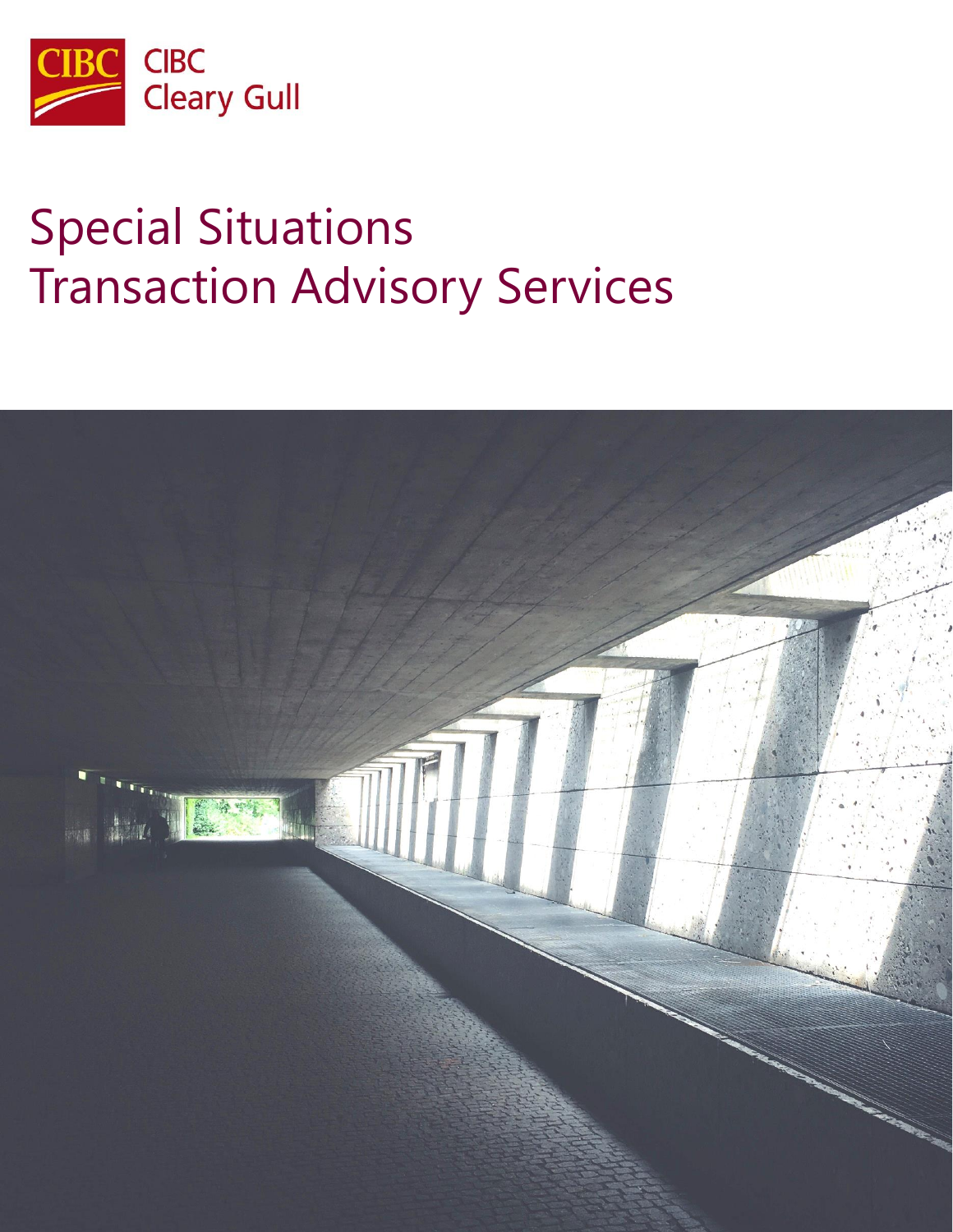## Preserving and Maximizing Value in Financially Stressed Situations



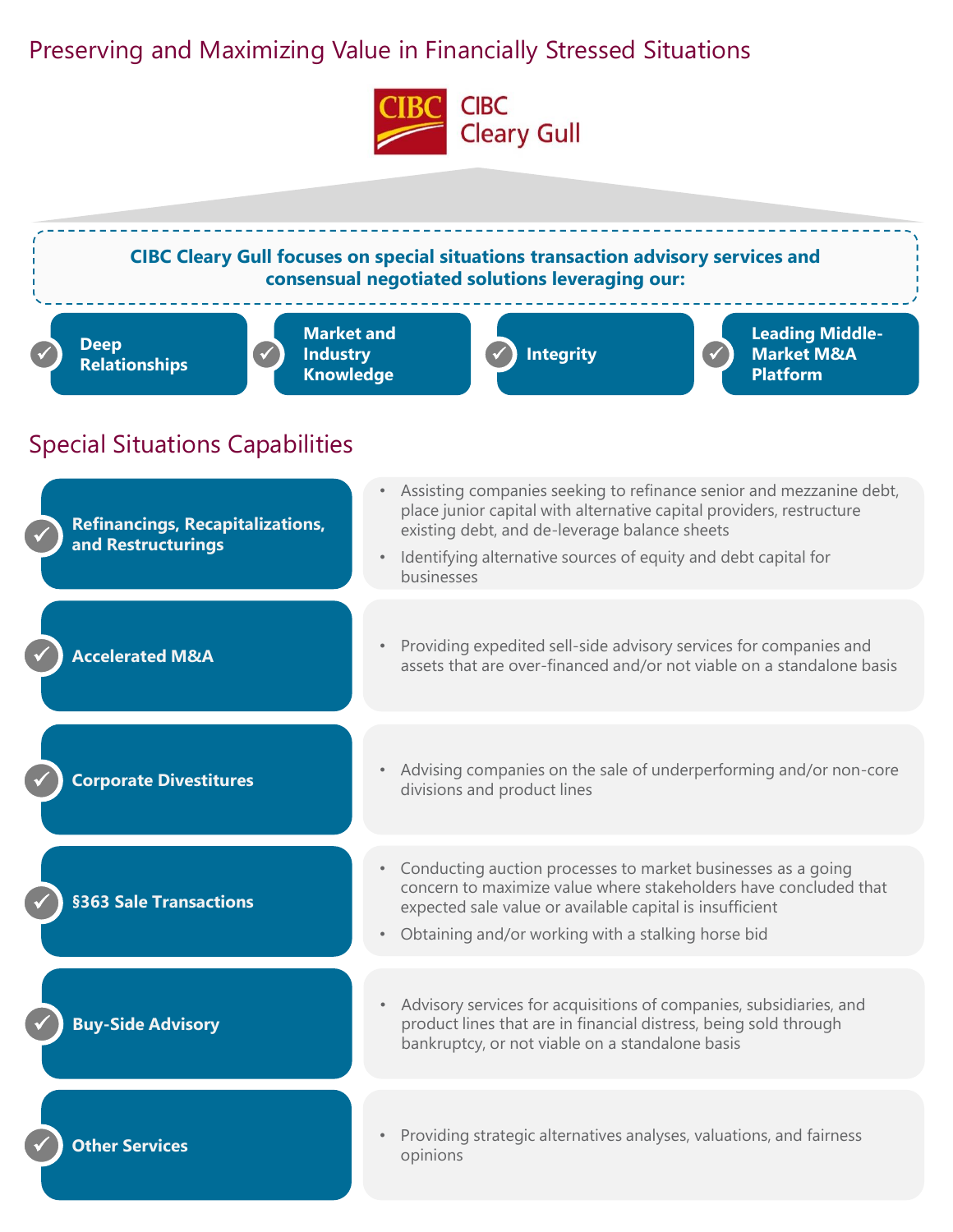## Selected Special Situations Experience

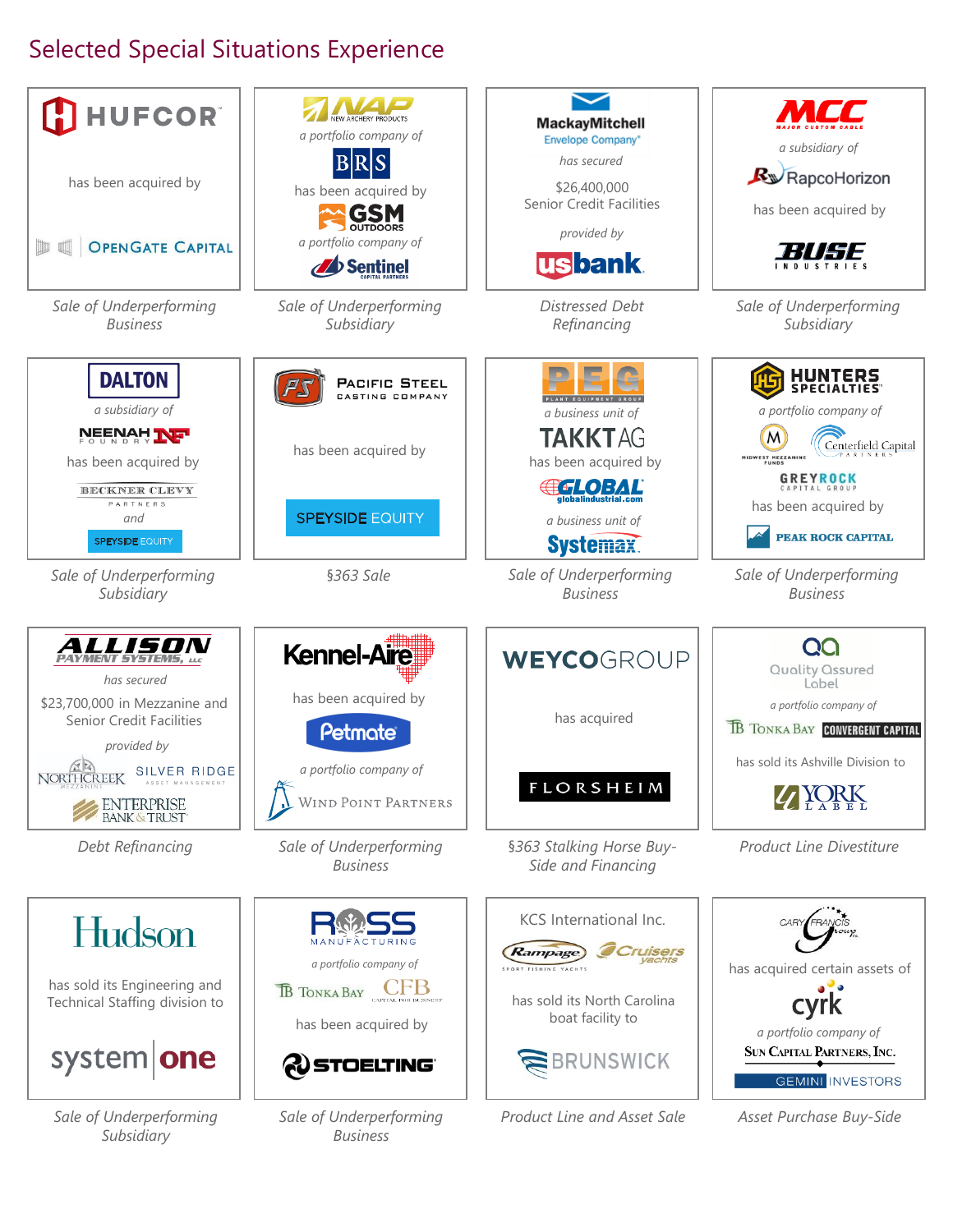# CIBC Cleary Gull Overview

- Nationally recognized U.S. middle-market investment banking firm
- Focus on private companies owned by families, entrepreneurs, business partners, and private equity funds
- Experienced and talented team has completed hundreds of transactions representing billions of transaction value
- Collaboration with CIBC offices throughout the nation and the globe to deliver a full suite of investment banking, corporate banking, and capital markets solutions
- Relentless approach to helping make clients' ambitions a reality
- Built on trust and delivering great outcomes

### Investment Banking Services

#### **15% of completed M&A and financing assignments in special situations**

#### **Mergers & Acquisitions**

- Execute transactions up to \$500 million in enterprise value
- Focus on Industrials, Consumer, Business Services, Software & Technology, and Healthcare companies
- Specialize in sell-side transactions
- Conduct targeted buy-side advisory services
- Distressed M&A

#### **Capital Placement**

- Raise up to \$250 million of senior debt, mezzanine debt, and/or equity
- Provide capital structure advice for management buyouts, recapitalizations, and growth capital investments
- Distressed debt refinancing and restructuring

#### **Other Special Situations Advisory Services**

- Strategic alternatives analyses
- Valuations
- Fairness opinions

**Completed Transactions by Service**



#### **Completed Transactions by Size**



#### **Completed Transactions by Industry (1)**